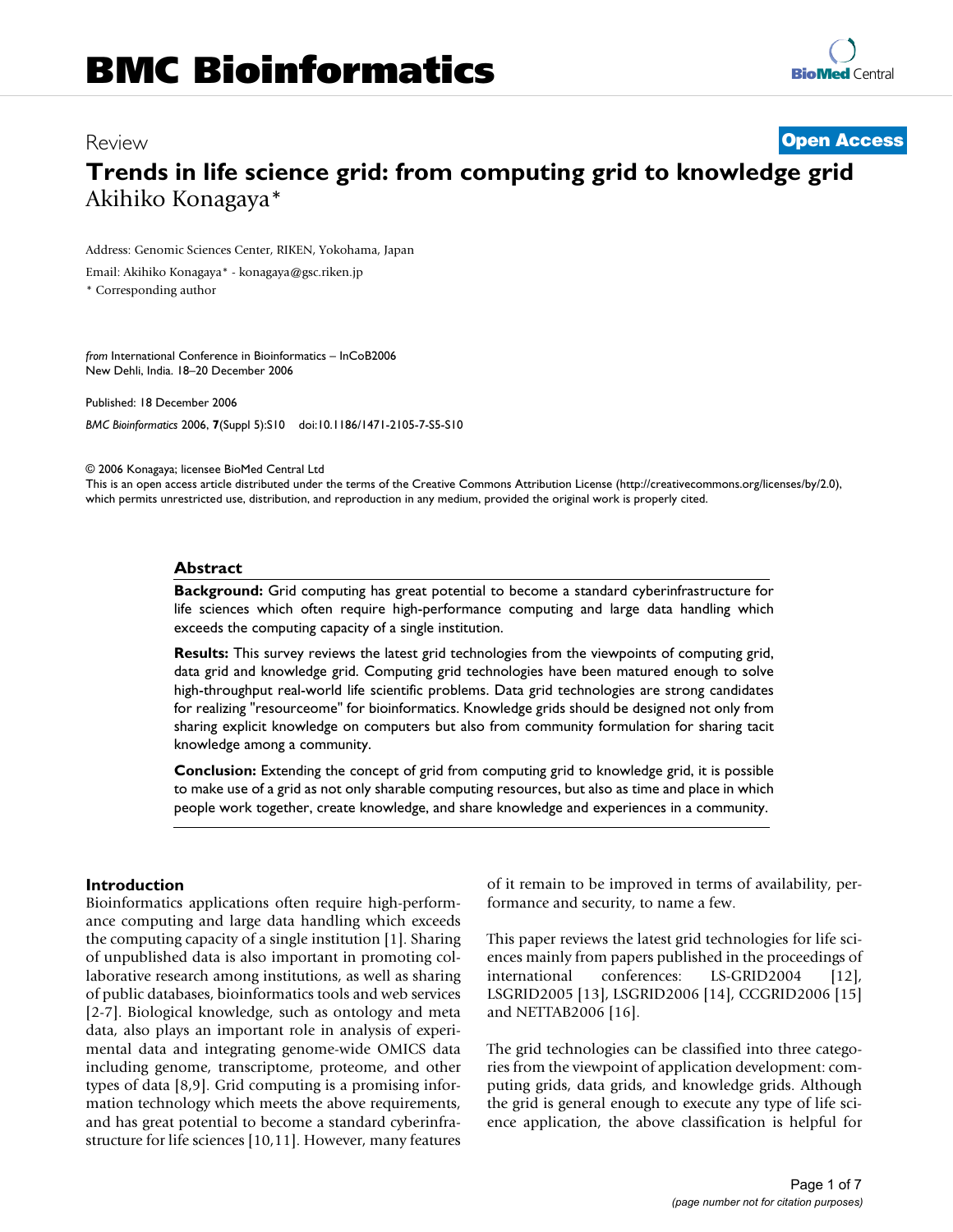understanding the pros and cons of grid technologies when they are used for real life science applications.

The organization of this paper is as follows. The section, "Computing grid" introduces computing grid technologies focusing on virtual screening and large-scale sequence matching from the viewpoint of high-throughput computing. The next section, "Data grid" focuses on data grid technologies from the viewpoints of service integration, workflow and security when assuming open grid service architecture (OGSA). The "Knowledge grid" section discusses the requirements of knowledge grid technologies when using a grid as a cyberinfrastructure for knowledge creation based on the Nonaka knowledge spiral between explicit knowledge and tacit knowledge. Finally, a summary of the current status and future perspectives of life science grid technologies is presented.

# **Computing grid**

Bioinformatics applications often have to deal with thousands of relatively small independent tasks, each of which costs at most seconds or minutes for computation. This type of computation is referred to as "high throughput computing" and is distinguished from "high performance computing", which aims at short turnaround time on large scale computing using parallel processing techniques and special purpose computers [17,18].

Although grid computing aims at parallel and distributed computing, like cluster computing, the two differ in network latency and robustness. Network latency among institutions is far longer than that in a system area network in clusters even if network throughput performance is the same, for example, a giga-bit per second. In addition, the frequency of remote task failures is much higher in grid computing than in cluster computing due to the overhead of remote task invocation and the heterogeneity of computation pools. Therefore, handling of unexpected node termination and network problems is mandatory in grid computing, especially for lengthy execution jobs which take weeks and months of total time. There are two types of high-throughput computing in life sciences: numerical processing, typified by virtual screening, and symbolic processing, typified by sequence matching.

# *High throughput numerical processing*

High throughput numerical processing has become popular in bioinformatics due to the emergence of systems biology, which aims at modeling of biological dynamics in molecules, cells, organs and individuals. Huge computational power is necessary for the simulation of molecular folding, molecular docking, and spatiotemporal molecular interaction, and for the kinetic parameter estimation of metabolic pathways and signal transduction pathways, and so on. Problem decomposition techniques such as parameter sweep and stochastic modeling are often used to obtain a set of independent tasks in life science applications.

One of the best examples of life science high-throughput computing is the WISDOM high-throughput docking project in the Enabling Grids for E-sciencE (EGEE) project. It achieved over 46 million docking simulations, using 1700 computers distributed in 15 countries in about 6 weeks. The equivalent of 80 years on a single machine was used to find new inhibitors for a family of proteins produced by *Plasmodium falciparum* from 11 July 2005 to 19 August 2005 [19].

DIANE is an enhanced version of WISDOM with a lightweight framework. It was used to search for potential drugs for the predicted variants of the *avian flu* virus (H5N1), and produced two millions docking complexes with a size of 600 gigabytes using 2000 grid worker nodes distributed in 17 countries [20].

The above virtual screening projects revealed the limitations and bottlenecks of the current EGEE infrastructure. Overall grid efficiency was reported to be about 50 percent, on average. Server license failure, workload management failure and site failure were major sources of failures with rates of 23, 10 and 9 percent, respectively [21]. This means that much remains to be accomplished in grid middle-ware in improving availability and performance in solving real-life science problems.

Another example of high-throughput computing in bioinformatics is parameter estimation of ordinary differential equations for the mathematical modeling of metabolic pathways and signal transduction pathways [22]. Genetic algorithms are often used for estimating optimal parameter fitting to biological experimental results [23-25]. Genetic algorithms exhibit high degrees of parallelism, since they require multiple trials with various initial conditions as well as fitting function evaluation for each individual on each generation.

"Parameter Mining" is an alternative approach to genetic algorithms for the parameter estimation of mathematical models [26]. It uses two-dimensional geometrical patterns representing parameter-parameter dependencies (PPD) in differential equations, obtained by calculating moment parameters, such as area under the curve (AUC), mean residence time (MRT), and variance of residence time (VRT). Each two-dimensional pattern requires 25\*21 measurement points to cover  $(10 \text{ to } 6)$ <sup>\*</sup> $(10 \text{ to } 5)$  parameter ranges, and 370 Gigabytes and 71 single cpu days are required for calculation of 256 geometrical patterns with 2,150,400 simulation in total. This CPU and data-intensive approach enables more precise mapping of biological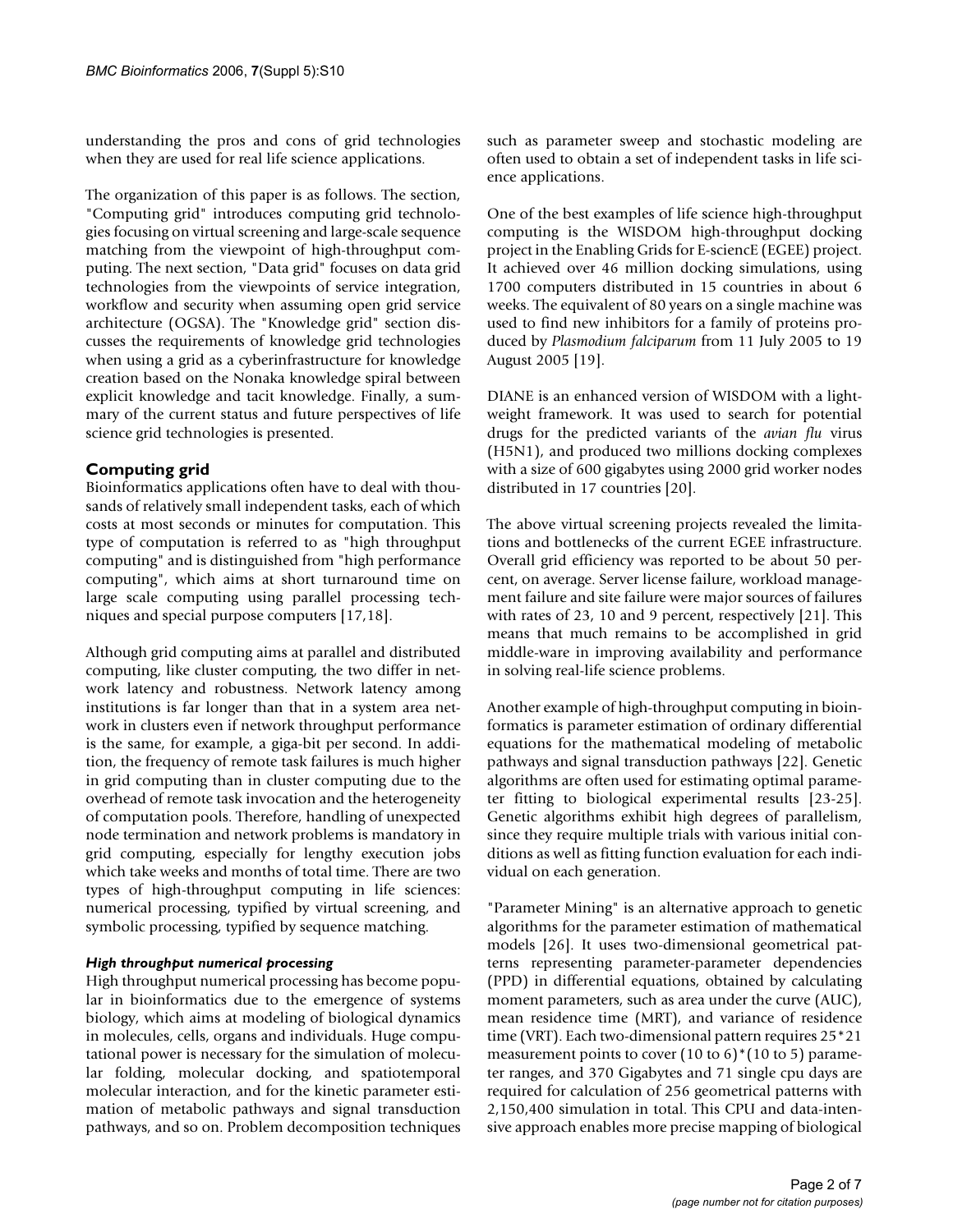experimental data on appropriate locations in geometrical patterns with a bird's eye view.

#### *High throughput symbolic processing*

Sequence analysis, such as homology searches, genome comparisons and genome-wide analyses, are typical examples of time-consuming high-throughput symbolic processing applications in bioinformatics. Although the human genome sequence project has been concluded, there is still strong demand for high-performance sequence analysis due to the emergence of metagenomic projects and human resequencing projects as well as genome sequencing projects on mammalian and other species [27]. Sequencing data are expected to increase more rapidly as high-throughput DNA sequencing technologies become popular and economical.

Unlike numerical processing, bioinformatics symbolic processing often requires large databases such as DNA and protein sequence databases. Sharing and updating of biological databases on the grid are of key importance in high-throughput symbolic processing such as homology searches, genome comparison and genome-wide scan analyses.

#### *Sharing and updating of biological databases*

Sharing and updating of biological databases has become more and more difficult and intractable due to the rapid increase in DNA and genome sequence data. Rapid progress of DNA chip technologies also contributes to the expansion of gene expression databases and SNP databases. Automatic updating of databases is necessary to decrease the database maintenance costs, especially when the number of replicas becomes large in grid [28]. In the deployment of genome databases on worker nodes, duplicated database copying, disk overflow, unexpected shutdown, version management, and file checksum integrity verification are all concerns, as well as parallel and pipelined mechanisms for high-throughput data transfer [29].

EGEE also provides a general framework for sharing replicas of biological databases represented by logical filenames (LFNs) using a replica manager system (RMS). The framework enables execution of bioinformatics applications on computing elements with randomly replicated LNFs on the storage elements of several grid nodes shared by more than 30,000 CPUs in total [30].

The Genome Analysis and Database Update system (GADU) provides an automated, scalable, high-throughput computational workflow engine that executes bioinformatics tools (BLAST, BLOCKS, PFam, Chisel and InterPro) with public databases (NCBI RefSeq, PIR, Inter-Pro and KEGG) on multiple Grids of different architectures and environment, a collective member of more than

18,000 CPUs contributed by more than 60 institutions [31].

#### *Homology search*

BLAST is a typical example of high-throughput symbolic processing in homology searches. Many GRID BLAST implementations have been developed and reported [30- 35]. The characteristics of Grid Blast are summarized as follows: (1) prestaging of sequence databases to minimize the runtime overhead of transferal of large sequence databases, which often reach several Gigabytes in size, (2) databases update which keeps data consistency on the data-grid, (3) dynamic load balancing of query sequences to avoid unexpected slow responses, especially when dealing with thousands of query sequences in heterogeneous computation pools including PC-clusters and desktop computers, and (4) assembling of the results from distributed jobs.

### *Genome comparison*

Genome comparison is one of the most promising life science applications for grid computing. "The computation will be left behind a tidal wave of genomic data, unless an expandable and flexible large scale computing facility is established" described Sugawara, when investigating horizontal gene transfer among 354,606 ORFs extracted from more than 100 microbial genomes using 229 CPUs located in five institutions in 2003 [36]. It should be noted the number of pair-wise sequence comparison increases in proportion to the square of the number of genome sequences. Grid is one of feasible information technologies that can provide huge computation power necessary for this purpose.

#### *Genome-wide scan analysis*

Genome-wide scan analysis becomes more and more important but time-consuming in nature. Recent disccovery of RNA world reveals the importance of finding highly conserved regions in genome sequences for non-coding genes and microRNA binding regions as well as codinggenes and binding factor regions. SNP-based population genetics and copy number analysis on genome sequence variations are also important applications for a life science grid in near future. Gridification of sequence analysis tools are urgent issues to deal with ever–expanding genome sequences [37,38].

### **Data grid**

"We suggest that the full set of bioinformatics resources– the *resourceome*–should be explicitly characterized and organized." noted Russ Altman in his article [8]. Resourceome requires a uniform interface in which all the bioinformatics databases and application tools can be accessed through web services and workflow systems in a secure fashion. Ontology and/or meta data are also required to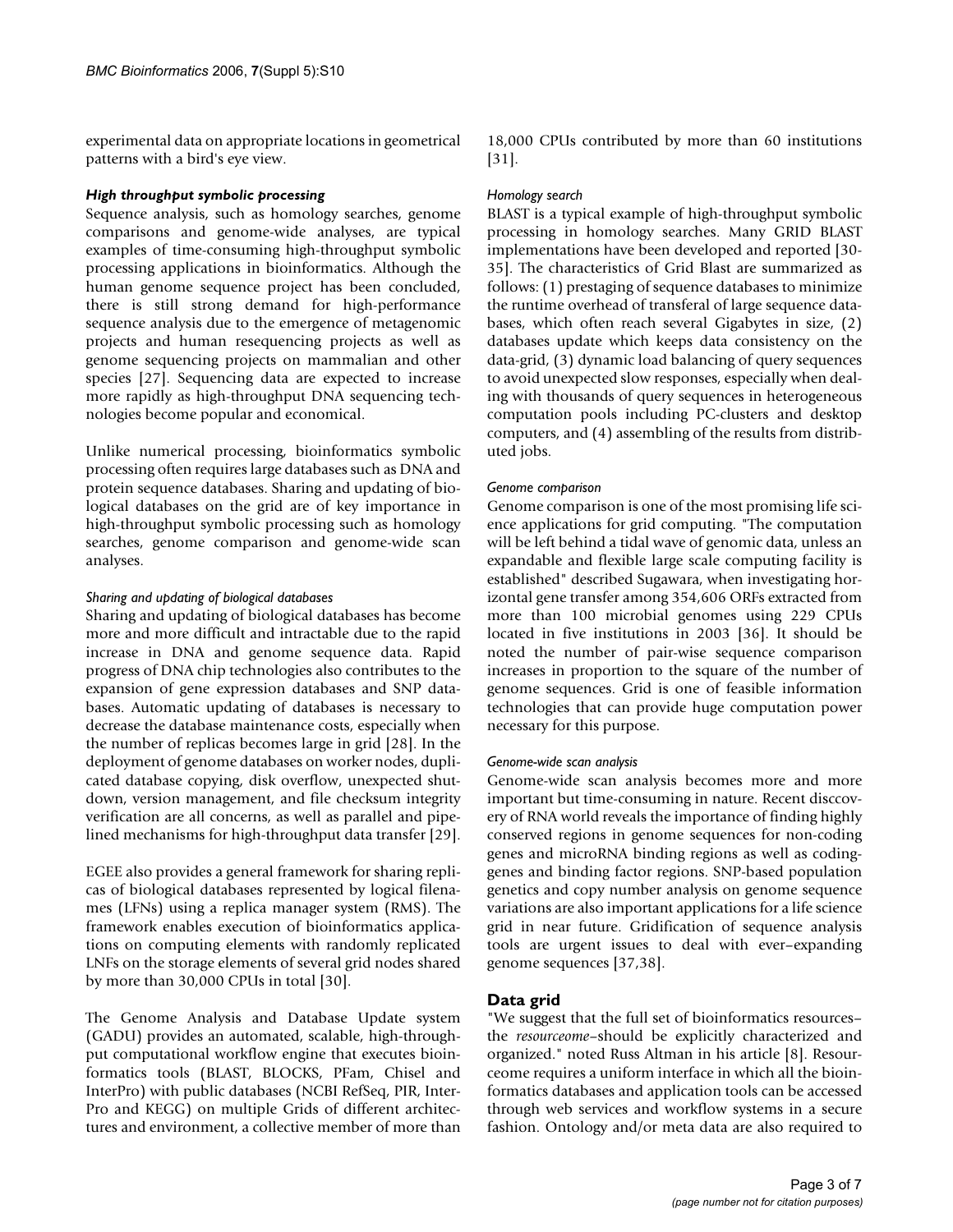integrate the bioinformatics services. Data Grids based on Open Grid Service Architecture (OGSA) are beginning to satisfy the above requirements, and will be applicable to practical applications including pharmacogenomics and clinical-trials in the near future.

# *Integration of bioinformatics services*

OGSA provides a general framework for sharing of resources among institutions over firewalls based on the Web Service Resource Framework (WSRF). It enables execution of bioinformatics applications and workflows with remote resources through web services in secure fashion. Metadata and ontology play an important role to fill the semantic gap of heterogeneous databases as follows.

The Japanese BioGrid project designed application metadata and data service metadata to fill the semantic gap among gene-protein databases, interaction databases and compound databases necessary for drug-design using GT3 and OGSA-DAI for the implementation of a heterogeneous database federation [39]. The @neurIST project developed a service-oriented grid infrastructure to integrate public databases, hospital information, private databases, modeling and simulation using Web Service Level Agreements (WSLA) for QoS-enabled computer service [40].

The Sealife project aimed at context-based information integration on a semantic web/grid browser which automatically links a host of web servers and Web/Grid services to the Web content being visiting. Text mining and concept mapping techniques were used for bridging the gap between the free text on the current web and the ontology-based mark-up for the semantic web and the grid services [41].

### *Bioinformatics workflow*

Bioinformatics workflow tools are necessary for end-users to make use bioinformatics web/grid services. Taverna is one such example which provides a workflow language and graphical user interface to facilitate the easy building, running and editing of workflows allowing the integration of resources that are published as Web services [42]. However, the quest for resources becomes a very demanding and time-consuming activity, so that a dynamic semantic indexing system of bioinformatics services becomes essential [43]. Searching functionally similar bioinformatics workflows is also important for the recyclable use of bioinformatics workflows [44]. In addition, automatic generation of bioinformatics is possible if bioinformatics ontology that defines input-output data specification and functional specification is established [45].

A workflow management system is also helpful for deploying grid applications because it enables to encapsulate architectural differences of heterogeneous grid resources from application users [46-48]. Agents society is another approach to integrate insilico experiments, resource discovery and biological system simulation [49].

# *Secure data access*

Many bioinformatics databases are public and freely available, but it is often the case that access to the data needs to be strictly controlled in distributed collaborative research. A secure framework is needed to access clinical data that exists across regional, national and international boundaries for clinical trials and unbiased evaluations of their outcome [50]. Although Public Key Infrastructures (PKI) is the predominant method for enforcing authentication in a grid community, the Virtual Organization for Trials and Epidemiological Studies (VOTES) project adopted the Internet2 Shibboleth technology to allow a "single sign-on" authentication step between the grid/ data servers and the local database resources [35,50,51].

# **Knowledge grid**

Michael Polanyi, a 20th-century philosopher, commented in his book, *The Tacit Dimension*, that "we should start from the fact that we can know more than we can tell". This means that knowledge which we can represent on computers is just a part of knowledge which we can create, transfer and share among a community.

The Grid can be considered as a kind of "Ba", a Japanese philosophical concept, that conceptualises time and place where people work together and create knowledge [9]. This "ba" can be designed not only for sharing explicit knowledge but also for sharing tacit knowledge among communities and/or virtual organizations [52].

According to the Nonaka knowledge spiral theory [53], knowledge creation requires a cyclic process of knowledge conversion between tacit knowledge and explicit knowledge; (1) Socialization (tacit knowledge to tacit knowledge), (2) Externalization (tacit knowledge to explicit knowledge) (3) Combination (explicit knowledge to explicit knowledge) and (4) Internalization (explicit knowledge to tacit knowledge). This has significant insights into what it will take to support the realisation of the Grid amongst our scientific community. This framework gives a meta-philosophical approach to rationalise the current Grid phenomemon.

# *Socialization*

Socialization is the first step in formulating a community. Grid portals are helpful for attracting those who are interested in some specific field. However, the role of a portal will be limited if it does not allow formulation of userdefined communities. Knowledge grids should provide social communication system-like facilities in which any participant can formulate a new community and can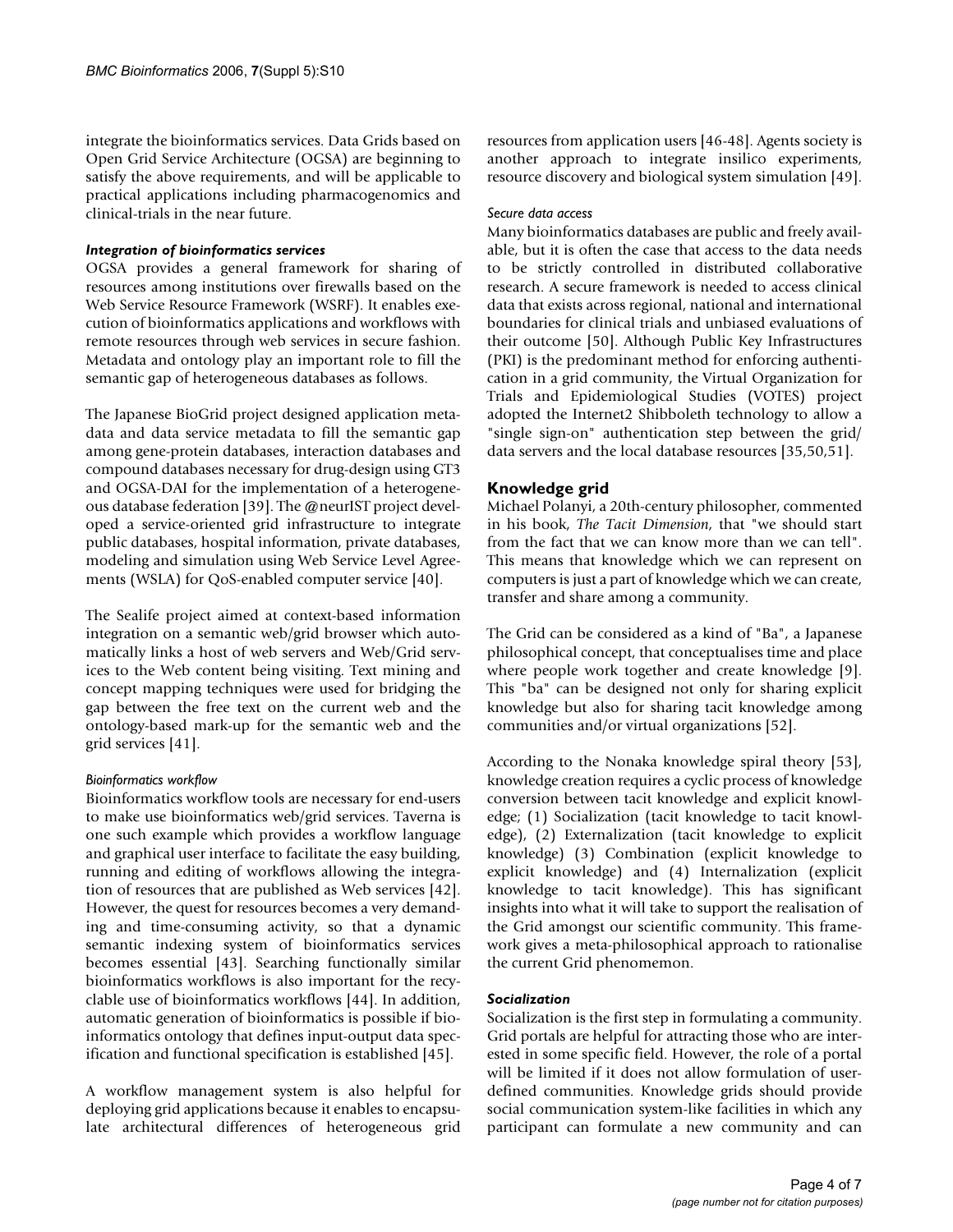recruit other participants. Face-to-face meeting or off-site meeting will be also helpful in promoting mutual understanding in a community.

#### *Externalization*

Externalization is the essence of knowledge creation. It is not too much to say that all research activities are a kind of externalization involving publication of research papers as a final result. In this sense, knowledge grid should provide facilities for participants to publish their knowledge in a community. Web-based dynamic contents are one of the promising ways of publication of knowledge [54].

#### *Combination*

Combination expands knowledge by the sharing of explicit knowledge in a community. Synergy effects can be expected if participants bring together their own knowledge. Grid portals [55-57] and application-oriented grids [58-61] play an essential role in this process.

#### *Internalization*

Internalization is a process of acquiring tacit knowledge by experience. In order to make use of a grid for real world life science problems, a global bioinformatics environment, that is, a problem solving layer for bioinformatics must be developed on a grid. Gridfication of public databases and bioinformatics tools are necessary conditions but not sufficient for this. The bioinformatics environment should provide secure facilities to deal with unpublished data and customization facilities to develop one's own bioinformatics environment coordinated with global bioinformatics environment.

### **Conclusion**

Computing grid technologies have been matured enough to solve high-throughput real-world life scientific problems like virtual screening of docking simulation. Scalable distributed storage management systems are also necessary to deal with high-throughput sequence analysis on ever-increasing DNA sequence data.

Data grid technologies are strong candidate for realizing *resourceome* for bioinformatics. OGSA and workflow management system enable to develop a global bioinformatics environment in which any biological databases and bioinformatics tools can be access through grid services. Ontology and common data-exchange formats are keys to establish interoperability among bioinformatics grid services.

Knowledge grid should be designed not only from sharing explicit knowledge on computers but also from community formulation for sharing tacit knowledge among a community. Then, we can extend the concept of grid as a *ba*, that is, time and place in which people work together, create knowledge, and share knowledge and experiences in a community.

### **Acknowledgements**

The authors express special thanks for the member of the Open Bioinformatics Grid project and anonymous reviewers for their valuable discussion and useful comments for this manuscript.

This article has been published as part of *BMC Bioinformatics* Volume 7, Supplement 5, 2006: APBioNet – Fifth International Conference on Bioinformatics (InCoB2006). The full contents of the supplement are available online at<http://www.biomedcentral.com/1471-2105/7?issue=S5.>

#### **References**

- 1. Krishnan A: **A Survey of life sciences applications on the grid.** *New Generation Comput* 2004, **22:**111-126.
- 2. Li W, Byrnes R, Hayes J, Birnbaum A, Reyes V, Shahab A, Mosley C, Pekurovsky D, Quinn G, Shindyalov I, Casanova H, Ang L, Berman F, Arzberger P, Miller M, Bourne P: **The encyclopedia of life project: grid software and deployment.** *New Generation Comput* 2004, **22:**127-136.
- 3. Hartzwood M, Jirotka M, Procter R, Slack R, Voss A, Lloyd S: **Working IT out in e-Science: Experiences of requirements capture in a HealthGrid project.** *Proceedings of the HealthGrid2005: Oxford* 2005. 7–9 April 2005
- 4. Seitz L, Montagnat J, Pierson J, Oriol D, Lingrand D: **Authentication and authorization prototype on the micro-grid for medical data management.** *Proceedings of the HealthGrid2005: Oxford* 2005. 7–9 April 2005
- 5. Zhang N, Rector A, Buchan I, Shi Q, Kalra D, Rogers J, Goble C, Walker S, Ingram D, Singleton P: **A Linkable identity privacy algorithm for HealthGrid.** *Proceedings of the HealthGrid2005: Oxford* 2005. 7–9 April 2005
- 6. Umetsu R, Ohki S, Fukuzaki A, Konagaya A, Shinbara D, Saito M, Watanabe K, Kitagawa T, Hoshino T: **An Architectural Design of Open Genome Services.** In *Grid Computing in Life Science (LSGRID2005)* Edited by: *Tan TW, Arzberger P, Konagaya A*. *Singapore: World Scientific*; 2006:87-98.
- 7. Konishi F, Yagi T, Konagaya A: **MolWorks+G: Integrated Platform for the Acceleration of Molecular Design by Grid Computing.** In *Grid Computing in Life Science (LSGRID2005)* Edited by: *Tan TW, Arzberger P, Konagaya A*. *Singapore: World Scientific*; 2006:134-141.
- 8. Cannata N, Merelli E, Altman R: **[Time to organize the bioinfor](http://www.ncbi.nlm.nih.gov/entrez/query.fcgi?cmd=Retrieve&db=PubMed&dopt=Abstract&list_uids=16738704)[matics resourceome.](http://www.ncbi.nlm.nih.gov/entrez/query.fcgi?cmd=Retrieve&db=PubMed&dopt=Abstract&list_uids=16738704)** *PLoS Comput Biol* 2005, **1:**e76.
- 9. Konagaya A: **OBIGrid: Towards the 'Ba' for sharing resources, services and knowledge for bioinformatic.** *Proceedings of the CCGRID2006 BioGrid Workshop: Singapore* 2006. 16–19 May 2006
- 10. Arzberger P, Farazdel A, Konagaya A, Ang L, Shimojo S, Stevens R: **Life sciences and cyberinfrastructure: dual and interacting revolutions that will drive future science.** *New Generation Comput* 2004, **22:**97-110.
- 11. Konagaya A, Konishi F, Hatakeyama M, Satou K: **The superstructure toward open bioinformatics grid.** *New Generation Comput* 2004, **22:**167-176.
- 12. Konagaya A, Satou K, Eds: *Grid computing in life science (LSGRID2004): Lecture Notes in Bioinformatics LNBI3370 Berlin Heidelberg New York: Springer*; 2005.
- 13. Tan T, Arzberger P, Konagaya A, Eds: *Grid Computing in Life Science (LSGRID2005) Singapore: World Scientific*; 2006.
- 14. **LSGRID** [\[http://www.lsgrid.org/\]](http://www.lsgrid.org/)<br>15. **CCGRID2006** [http://pdcc.ntu.eo
- 15. **CCGRID2006** [\[http://pdcc.ntu.edu.sg/ccgrid2006/](http://pdcc.ntu.edu.sg/ccgrid2006/)]
- 16. **NETTAB** [[http://www.nettab.org/\]](http://www.nettab.org/)
- 17. Taiji M, Narumi T, Ohno Y, Futatsugi N, Suenaga A, Takada N, Konagaya A: **Protein Explorer: A Petaflops Special-Purpose Computer System for MolecularDynamics Simulations.** *Proceedings of the Supercomputing 2003 in CD-ROM* 2003.
- 18. Masuno S, Maruyama T, Yamaguchi Y, Konagaya A: **Multidimensional Dynamic Programming for Homology Search on Distributed Systems.** *Proceedings of European Conference on Parallel Computing (Euro-Par2006): September 2006; Dresden* 2006:1127-1137.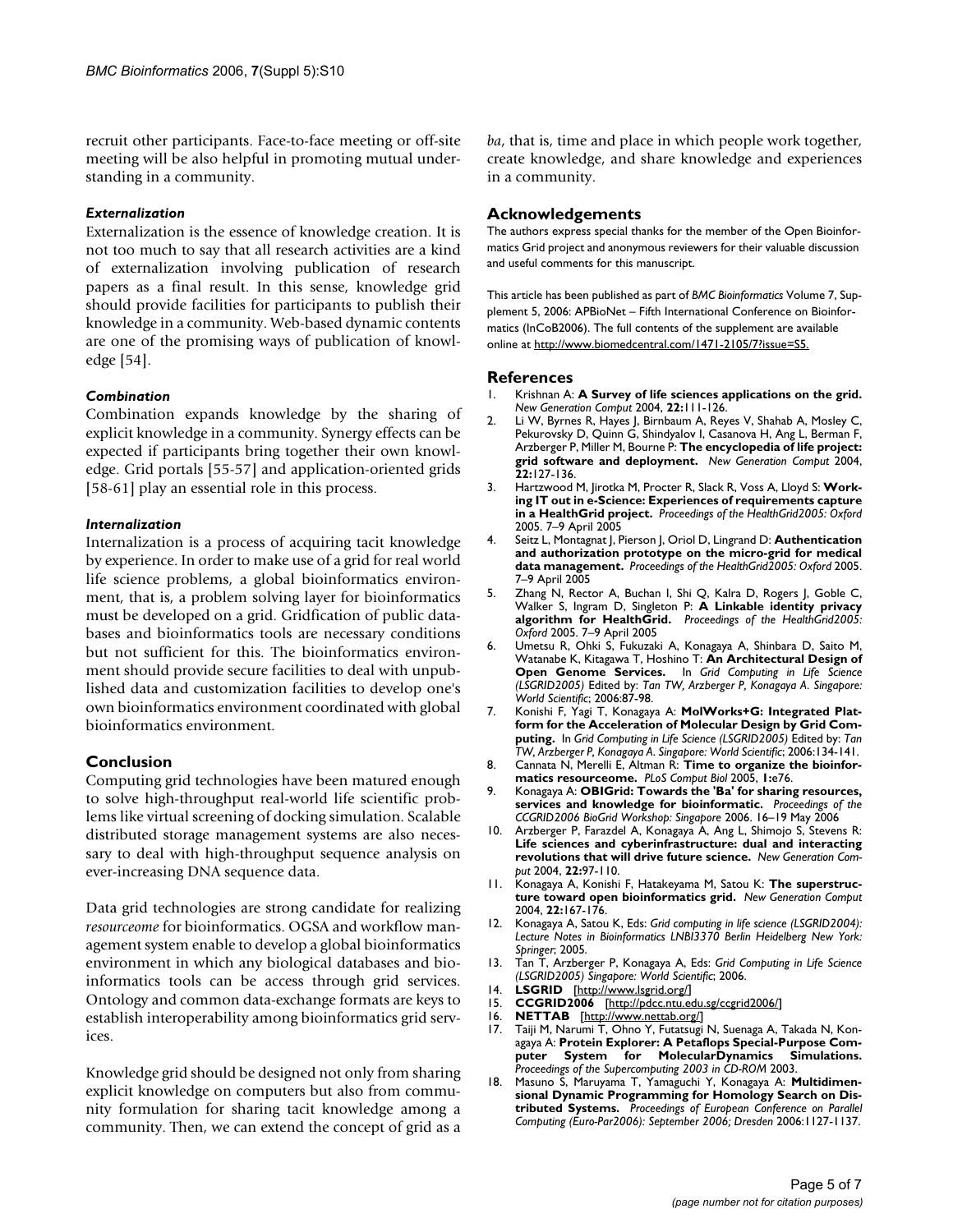- 19. Breton V, Kasam V, Jacq N: **High Throughput Grid Enabled Virtual Screening.** *Proceedings of the NETTAB2006: Santa Margherita* 2006:14-18. 10–13 July 2006
- 20. Lee H, Salzemann J, Jacq N, Ho L, Chen H, Breton V, Merelli L, Milanesi L, Lin S, Wu Y: **Grid-enabled High Throughput in-silico Screening Against Influenza A Neuraminidase.** *Proceedings of the NET-TAB2006: Santa Margherita* 2006:19-25. 10–13 July 2006
- 21. Jacq N, Breton B, Chen H, Ho L, Hofmann M, Lee H, Legre Y, Lin S, Maas A, Medernach E, Merelli I, Milanesi L, Rastelli G, Reichstadt M, Salzemann J, Schwichtenberg H, Sridhar M, Kasam V, Wu Y, Zimmermann M: **Large Scale In Silico Screening on Grid Infrastructures.** *Proceedings of the LSGRID2006: Yokohama* 2006:123-136. 13– 14 October 2006
- 22. Sugimoto M, Takahashi K, Kitayama T, Ito D, Tomita M: **Distributed Cell Biology Simulations with E-Cell System.** In *Grid Computing in Life Science (LS-GRID2004)* Edited by: *Konagaya A, Satou K*. *Berlin Heidelberg New York: Springer*; 2005:20-31. [Lecture Notes in Bioinformatics, vol 3370]
- 23. Kimura S, Kawasaki T, Hatakeyama M, Naka T, Konishi F, Konagaya A: **[OBIYagns: a grid-based biochemical simulator with a](http://www.ncbi.nlm.nih.gov/entrez/query.fcgi?cmd=Retrieve&db=PubMed&dopt=Abstract&list_uids=14962919) [parameter estimator.](http://www.ncbi.nlm.nih.gov/entrez/query.fcgi?cmd=Retrieve&db=PubMed&dopt=Abstract&list_uids=14962919)** *Bioinformatics* 2004, **20:**1646-1648.
- 24. Imade H, Mizuguchi N, Ono I, Ono N, Okamoto M: **Gridifying an Evolutionary Algorithm for Inference of Genetic Networks Using the Improved GOGA Framework and Its Performance Evaluation on OBI Grid.** In *Grid Computing in Life Science (LSGRID2004)* Edited by: *Konagaya A, Satou K*. *Berlin Heidelberg New York: Springer*; 2005:171-186. [Lecture Notes in Bioinformatics, vol 3370]
- 25. Kimura S, Ide K, Kashihara A, Kano M, Hatakeyama M, Masui R, Nakagawa N, Yokoyama S, Kuramitsu S, Konagaya A: **[Inference of S](http://www.ncbi.nlm.nih.gov/entrez/query.fcgi?cmd=Retrieve&db=PubMed&dopt=Abstract&list_uids=15514004)[system models of genetic networks using a cooperative](http://www.ncbi.nlm.nih.gov/entrez/query.fcgi?cmd=Retrieve&db=PubMed&dopt=Abstract&list_uids=15514004) [coevolutionary algorithm.](http://www.ncbi.nlm.nih.gov/entrez/query.fcgi?cmd=Retrieve&db=PubMed&dopt=Abstract&list_uids=15514004)** *Bioinformatics* 2005, **21:**1154-1163.
- 26. Konagaya A, Azuma R, Umetsu R, Ohki S, Konishi F, Matsumura K, Yoshikawa S: **Parameter Mining: Discovery of Dynamical Characteristics using Geometrical Patterns of Parameter-Parameter Dependencies on Differential Equations.** *Proceedings of the LSGRID2006: Yokohama* :137-152. 13–14 October 2006
- 27. **Ensembl** [[http://www.ensembl.org/\]](http://www.ensembl.org/)
- 28. Salzemann J, Jacq N, Le Mahec G, reton V: **Replication and Update of Molecular Biology Databases in a Grid Environment.** *Proceedings of the NET-TAB2006: Santa Margherita* 2006:33-37. 10–13 July 2006
- 29. Satou K, Tsuji S, Nakashima Y, Konagaya A: **Parallel and Pipelined Database Transfer in a Grid Enviroment for Bioinformatics.** In *Grid Computing in Life Science (LSGRID2005)* Edited by: *Tan TW, Arzberger P, Konagaya A*. *Singapore: World Scientific*; 2006:32-49.
- 30. Blanchet C, Combet C, Deleag G: **Integrating Bioinformatics Resources on the EGEE Grid Platform.** *Proceedings of the CCGRID2006 BioGrid Workshop: Singapore* 2006. 16–19 May 2006
- Sulakhe D, Rodriguez A, Wilde M, Foster I, Maltsev N: Using multi**ple Grid resources for Bioinformatics applications in GADU.** *Proceedings of the CC-GRID2006 BioGrid Workshop: Singapore* 2006. 16– 19 May 2006
- 32. Krishnan A: **GridBLAST: a Globus-based high-throughput implementation of BLAST in a Grid computing framework, Concurrency and Computation.** *Practice and Experience* 2004, **17:**1607-1623.
- 33. Satou K, Nakashima Y, Tsuji S, Defago X, Konagaya A: **An Integrated System for Distributed Bioinformatics Environment on Grids.** In *Grid Computing in Life Science (LSGRID2004)* Edited by: *Konagaya A, Satou K*. *Berlin Heidelberg New York: Springer*; 2005:8-19. [Lecture Notes in Bioinformatics, vol 3370]
- Konishi F, Konagaya A: The Architectural Design of High-**Throughput BLAST Services on OBIGrid.** In *Grid Computing inLife Science (LSGRID2004)* Edited by: *Konagaya A, Satou K*. *Berlin Heidelberg New York: Springer*; 2005:32-42. [Lecture Notes in Bioinformatics, vol 3370]
- 35. Sinnott R, Ajayi O, Stell A, Jiang J, Watt J: **User-Oriented Access to Secure Biomedical Resources through the Grid.** *Proceedings of the LSGRID2006: Yokohama* 2006:71-86. 13–14 October 2006
- 36. Sugawara H: **Gene Trek in Procaryote Space Powered by a GRID Environment.** In *Grid Computing in Life Science (LSGRID2004)* Edited by: *Konagaya A, Satou K*. *Berlin Heidelberg New York: Springer*; 2005:1-7. [Lecture Notes in Bioinformatics, vol 3370]
- 37. Loong S, Mishra S: **Gridifying Viral MicroRNAs Identification.** *Proceedings of the LSGRID2006: Yokohama* 2006:7-24. 13–14 October 2006
- 38. Rajapakse J, Chen C: **Computational grid for comparative genomics to identify conserved non-coding regions.** *Proceedings of the LSGRID2006: Yokohama* 2006:25-36. 13–14 October 2006
- 39. Tohsato Y, Kosaka T, Date S, Shimojo S, Matsuda H: **Heterogeneous Database Federation using Grid Technology for Drug Discovery Process.** In *Grid Computing in Life Science (LSGRID2004)* Edited by: *Konagaya A, Satou K*. *Berlin Heidelberg New York: Springer*; 2005:43-52. [Lecture Notes in Bioinformatics, vol 3370]
- Arbona T, Benkner S, Fingberg J, Engelbrecht G, Hof-mann M, Kumpf K, Lonsdale G, Woehrer A: **A Service-oriented Grid Infrastructure for Biomedical Data and Compute Services.** *Proceedings of the NETTAB2006: Santa Margherita* 2006:50-54. 10–13 July 2006
- 41. Schroeder M, Burger A, Kostlova P, Stevens R, Haber-mann B, Dieng-Kuntz R: **From a Services-based eScience Infrastructure to a Semantic Web for the Life Sciences: The Sealife Project.** *Proceedings of the NETTAB2006: Santa Margherita* 2006:26-30. 10–13 July 2006
- 42. Oinn T, Addis M, Ferris J, Marvin D, Senger M, Greenwood M, Carver T, Glover K, Pocock M, Wipat A, Li P: **[Taverna: a tool for the](http://www.ncbi.nlm.nih.gov/entrez/query.fcgi?cmd=Retrieve&db=PubMed&dopt=Abstract&list_uids=15201187) [composition and enactment of bioinformatics workflows.](http://www.ncbi.nlm.nih.gov/entrez/query.fcgi?cmd=Retrieve&db=PubMed&dopt=Abstract&list_uids=15201187)** *Bioinformatics* 2004, **20:**3045-3054.
- 43. Falzone A, Melato M, Porro I, Ratto S, Schenone A, Torterolo L: **A GRID-based multilayer architecture for bioinformatics.** *Proceedings of the NETTAB2006: Santa Margherita* 2006:45-49. 10–13 July 2006
- 44. Seo J, Senoo S, Takenaka Y, Matsuda H: **Extraction of Functionally Similar Bioinformatics Workflows.** *Proceedings of the NETTAB2006: Santa Margherita* 2006:70-74. 10–13 July 2006
- 45. Konagaya A: **Bioinformatics Ontology: Towards the Automatics Generation of Bioinformatics Workflow for Web Services.** *Proceedings of the NETTAB2006: Santa Margherita* 2006:75-82. 10–13 July 2006
- 46. Birnbaum A, Hayes J, Li W, Miller M, Arzberger P, Bourne P, Casanova H: **Grid Workflow Software for a High-Throughput Proteome Annotation Pipeline.** In *Grid Computing in Life Science (LSGRID2004)* Edited by: *Konagaya A, Satou K*. *Berlin Heidelberg New York: Springer*; 2005:68-81. [Lecture Notes in Bioinformatics, vol 3370]
- 47. Pan M, Toga A: **A grid enabled workflow management system for managing parameter sweep applications in neuroimaging research.** *Proceedings of the CCGRID2006 BioGrid Workshop: Singapore* 2006. 16–19 May 2006
- 48. Shimosaka H, Hiroyasu T, Miki M: **Distributed Workflow Management System based on Publish-Subscribe Notification for Web Services.** *Proceedings of the LSGRID2006: Yokohama* 2006:93-105. 13–14 October 2006
- Bartocci E, Cacciagrano D, Cannata N, Corradini F, Merelli E, Milanesi L, Romano P: **A Grid infrastructure for managing workflows in bioinformatics applications.** *Proceedings of the NETTAB2006: Santa Margherita* 2006:38-44. 10–13 July 2006
- Stell A, Sinnott R, Ajayi O: Secure, Reliable and Dynamic Access **to Distributed Clinical Data.** *Proceedings of the LSGRID2006: Yokohama* 2006:56-70. 13–14 October 2006
- 51. Sinnott R, Bayliss C: **Towards Data Grids for Microarray Expression Profiles.** *Proceedings of the LSGRID2006: Yokohama* 2006:37-55. 13–14 October 2006
- 52. Konagaya A: **Grid as a "Ba" for Biomedical Knowledge Creation.** In *Grid Computing in Life Science (LS-GRID2005)* Edited by: *Tan T, Arzberger P, Konagaya A*. *Singapore: World Scientific*; 2006:1-10.
- 53. Nonaka I, Toyama R, Konno N: **SECI, Ba and leadership: a unified model of dynamic knowledge creation.** *Long Range Planning* 2000, **33:**5-34.
- 54. Konishi F, Ishii M, Ohki S, Umetsu R, Konagaya A: **RABC: New Barrier-less Approach for Public Computing Platform.** *Proceedings of the LS-GRID2006: Yokohama* 2006:106-116. 13–14 October 2006
- 55. Shahab A, Chuon D, Suzumura T, Li W, Byrnes R, Tanaka K, Ang L, Matsuoka S, Bourne P, Miller M, Arzberger P: **Grid Portal Interface for Interactive Use and Monitoring of High-Throughput Proteome Annotation.** In *Grid Computing in Life Science (LSGRID2004)* Edited by: *Konagaya A, Satou K*. *Berlin Heidelberg New York: Springer*; 2005:53-67. [Lecture Notes in Bioinformatics, vol 3370]